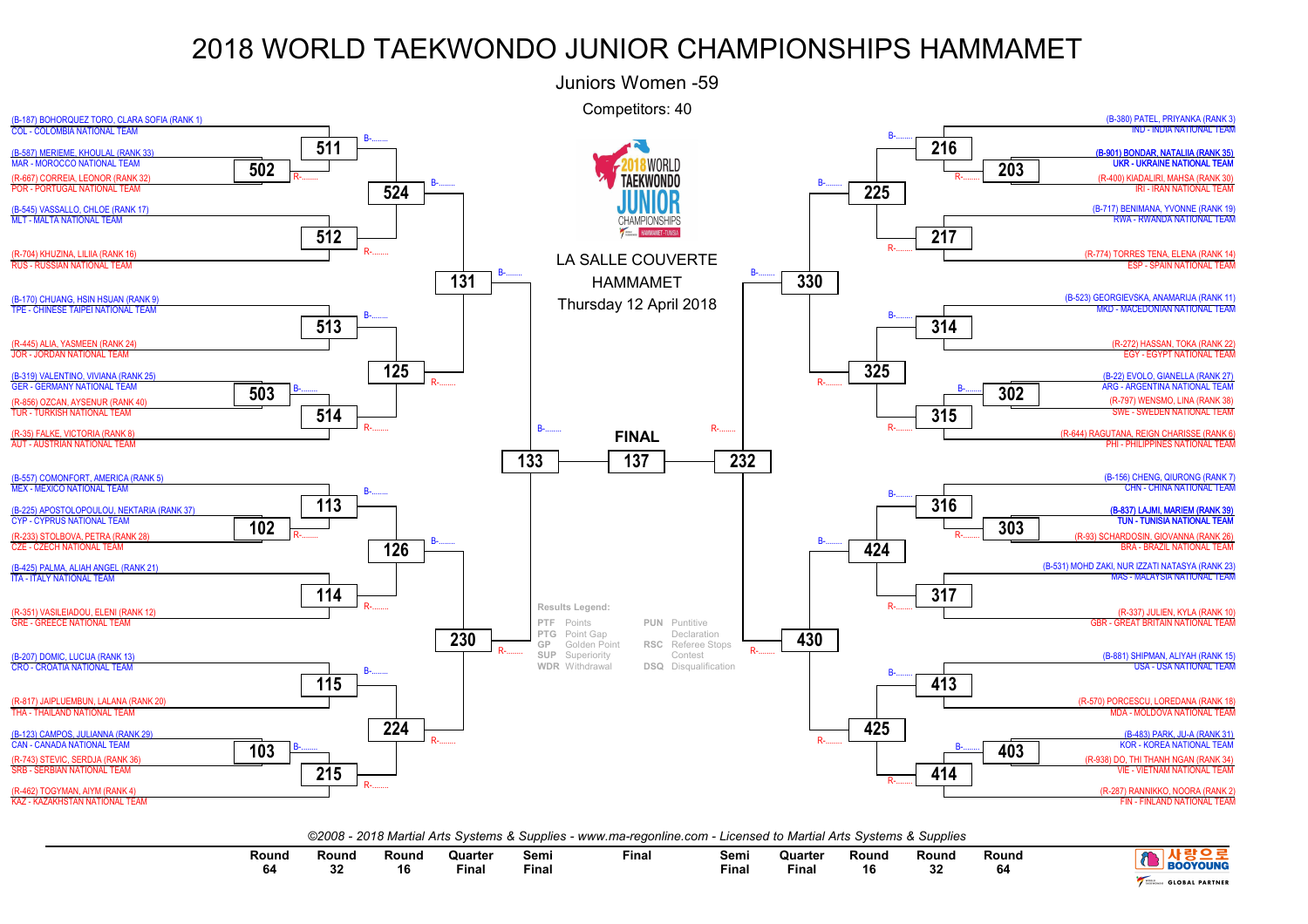

| Round<br>04 | Round | Rounc<br>16 | Quarter<br>the contract of the contract of the contract of<br>Fina | Semi<br>Final | Final | Semi<br>Fina. | Quarter<br>Finai | Round<br>16 | Round<br>$\sim$<br>οz | Round | <b>BOOYOUNG</b>       |
|-------------|-------|-------------|--------------------------------------------------------------------|---------------|-------|---------------|------------------|-------------|-----------------------|-------|-----------------------|
|             |       |             |                                                                    |               |       |               |                  |             |                       |       | <b>GLOBAL PARTNER</b> |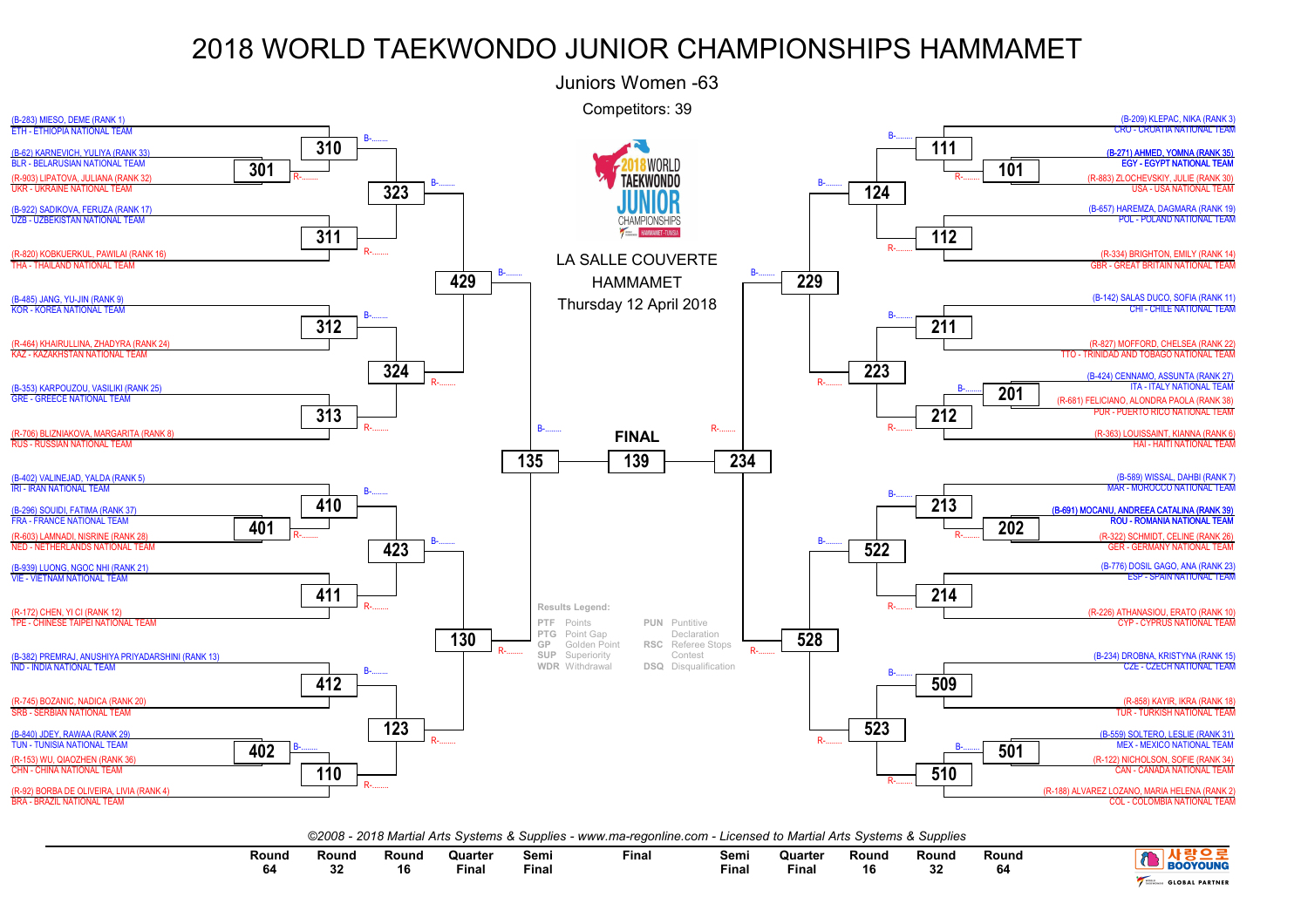

*©2008 - 2018 Martial Arts Systems & Supplies - www.ma-regonline.com - Licensed to Martial Arts Systems & Supplies*

|  | Round<br>64 | Round<br>ົ<br>- Je | Round<br>16 | Quarter<br>the contract of the contract of the contract of<br>Final | Semi<br>Final | Final | Sem.<br>Final | Quarter<br>Fina. | Round<br>16 | Round<br>$\sim$<br>32 | Round | <b>YOUNG</b><br><b>GLOBAL PARTNER</b> |
|--|-------------|--------------------|-------------|---------------------------------------------------------------------|---------------|-------|---------------|------------------|-------------|-----------------------|-------|---------------------------------------|
|--|-------------|--------------------|-------------|---------------------------------------------------------------------|---------------|-------|---------------|------------------|-------------|-----------------------|-------|---------------------------------------|